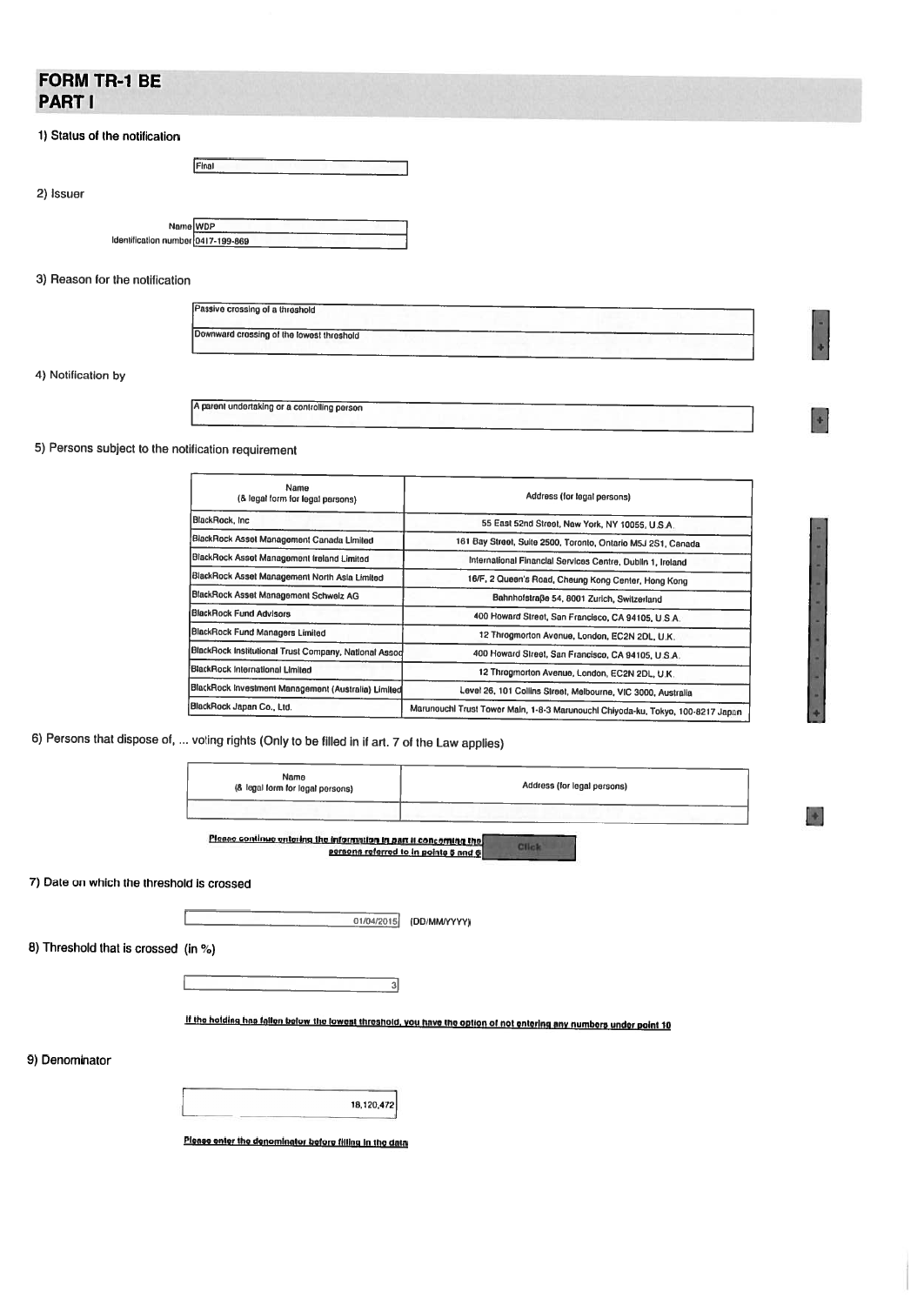#### 10) Notified details

| A) Voting rights                         | Previous notification |                      | After the transaction           |                      |                                 |  |
|------------------------------------------|-----------------------|----------------------|---------------------------------|----------------------|---------------------------------|--|
|                                          | # of voting rights    |                      | # of voting rights              |                      | % of voting rights              |  |
| Holders of voting rights                 |                       | Linked to securities | Not linked to the<br>securities | Linked to securities | Not linked to the<br>securities |  |
| BlackRock, Inc.                          | 0                     |                      |                                 |                      |                                 |  |
| BlackRock Asset Management Canada I      | 11,618                |                      |                                 |                      |                                 |  |
| BlackRock Asset Management Ireland Li    | 253,878               |                      |                                 |                      |                                 |  |
| BlackRock Asset Management North As      | 532                   |                      |                                 |                      |                                 |  |
| BlackRock Asset Management Schweiz       | 50                    |                      |                                 |                      |                                 |  |
| <b>BlackRock Fund Advisors</b>           | 83,054                |                      |                                 |                      |                                 |  |
| <b>BlackRock Fund Managers Limited</b>   | 11,912                |                      |                                 |                      |                                 |  |
| BlackRock Institutional Trust Company, I | 156,987               |                      |                                 |                      |                                 |  |
| <b>BlackRock International Limited</b>   | 5,624                 |                      |                                 |                      |                                 |  |
| BlackRock Investment Management (Au)     | 118                   |                      |                                 |                      |                                 |  |
| BlackRock Japan Co., Ltd.                | 702                   |                      |                                 |                      |                                 |  |
| subtotal                                 | 524,475               |                      |                                 |                      |                                 |  |
| <b>TOTAL</b>                             |                       | o                    | o                               | 0.00%                | 0.00%                           |  |

Start with "groups" of holders. Calculate subtotals and then finish with the

<u>operator with around of the mail that the process with the set of the mail that the set of the set of the set of the set of the set of the set of the set of the set of the set of the set of the set of the set of the set o</u>

| (B) Equivalent financial instruments           | After the transaction        |                        |                                       |                                                                                    |                    |
|------------------------------------------------|------------------------------|------------------------|---------------------------------------|------------------------------------------------------------------------------------|--------------------|
| Holders of equivalent<br>financial instruments | Type of linancial instrument | <b>Expiration date</b> | Exercise period or date               | # of voting rights<br>that may be<br>acquired if the<br>instrument is<br>exercised | % of voting rights |
|                                                |                              |                        |                                       |                                                                                    |                    |
|                                                | <b>TOTAL</b>                 |                        | (in relation to all expiration dates) | o                                                                                  | 0.00%              |

The totals will be updated once you have clicked on <CALCULATE>

| TOTAL (Voting rights & Equivalent financial<br><i>linstruments</i> |  | # of voting rights | % of voting rights |  |
|--------------------------------------------------------------------|--|--------------------|--------------------|--|
|                                                                    |  |                    | 0.00%              |  |

# 11) Chain of controlled undertakings through which the holding is effectively held, if applicable

## Please describe, or join a diagram in attachment

BlackRock, Inc. Is the uttimate controller but the legal entities detailed in section 10 above are the discretionary Investment Managers who holds the shares and exercise the voting rights.

# 12) In case of proxy voting for only one GM

Holder

will cease to hold / will hold again

 $\overline{0}$ 

voting rights as of



Ħ

 $\mathbf{r}$